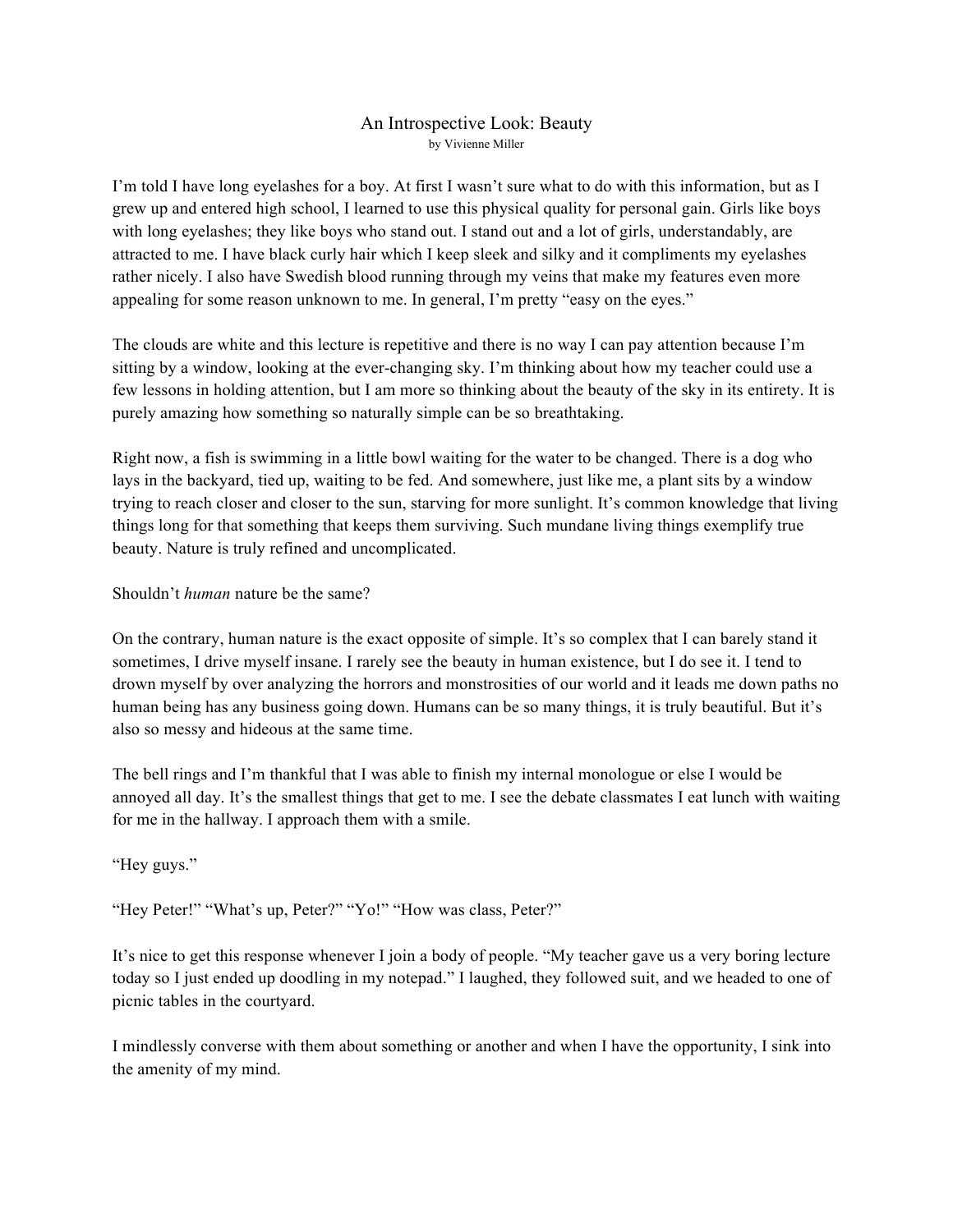I know I am beautiful inside and out, it's just a fact. I need to be watered, I need to be fed, I need the sun so badly, it disgusts me. I crave praise and applause. I am the way I am because I need people to like me and I utterly hate that about myself. I will never be satisfied until I am the only one who is an exotic flower in a field of weeds. My feelings impair me so greatly that there is constantly a war going on inside of my mind. I am beautiful; I am disgusting. I am selfless; I am the most selfish person in existence. I am amazing; I will never be good enough. I am worth it; I am worthless.

"Peter, do you want to go bowling with us tonight?"

No, I'd rather stay home and watch Netflix by myself. "Oh, that sounds like a lot of fun! I have plans with my parents tonight, though, I'm sorry."

"Awh. You'll come with us next time we go, right?"

Probably not. "Definitely."

I deal with all of this on a daily basis. I thoughtlessly interact with people to make sure that I get their approval, but it's not genuinely me. I do whatever I do to make sure people like me because I am incapable of liking myself. It's strange, though, that I can believe in beauty so indepthly and even see it in myself but not truly accept myself. Everything about me is extraordinary and ridiculous. People will agree, but they will agree for the wrong reasons.

It's almost painful that I have to spend most of my life at school. Though I am constantly reassured of what a wonderful person I am, this is the place where I feel like I don't belong the most. I am surrounded by people who give me what I seek and I could never feel more fake. I put on this mask to get recognition and I get it. It makes me momentarily happy but I always remember that it's not really me who they all admire, it's an image I have to create every morning. Being surrounded by so many people and the constant weight of my instinctive lies makes me feel so alone and in result I feel pathetically weak. I prefer not to talk about the result of feeling weakness.

Days pass by and by and everything is so predictable and common. Every minute of every waking moment, I am stuck in the middle of the war raging in my mind and the longer it continues, the more I feel like a lost and pointless soul.

I will always think this way, and when I woke up one morning to the sensation of my mother poking my cheek, I had no way of predicting that everything I believed about humanity and about myself would start to change.

It was nacho day at school. Honestly, it's as if every life-changing experience occurs on nacho day. My abstract self-portrait was voted Best Artwork in Advanced Art III. It's these types of things that set me on edge. Why would a system that singles someone out as better than everyone else even exist? It's disgusting. I can't complain, though. I was happy that I stood above the rest, even though I didn't feel good about being happy. This wasn't what changed my life, though. Today was the day I saw you for the first time.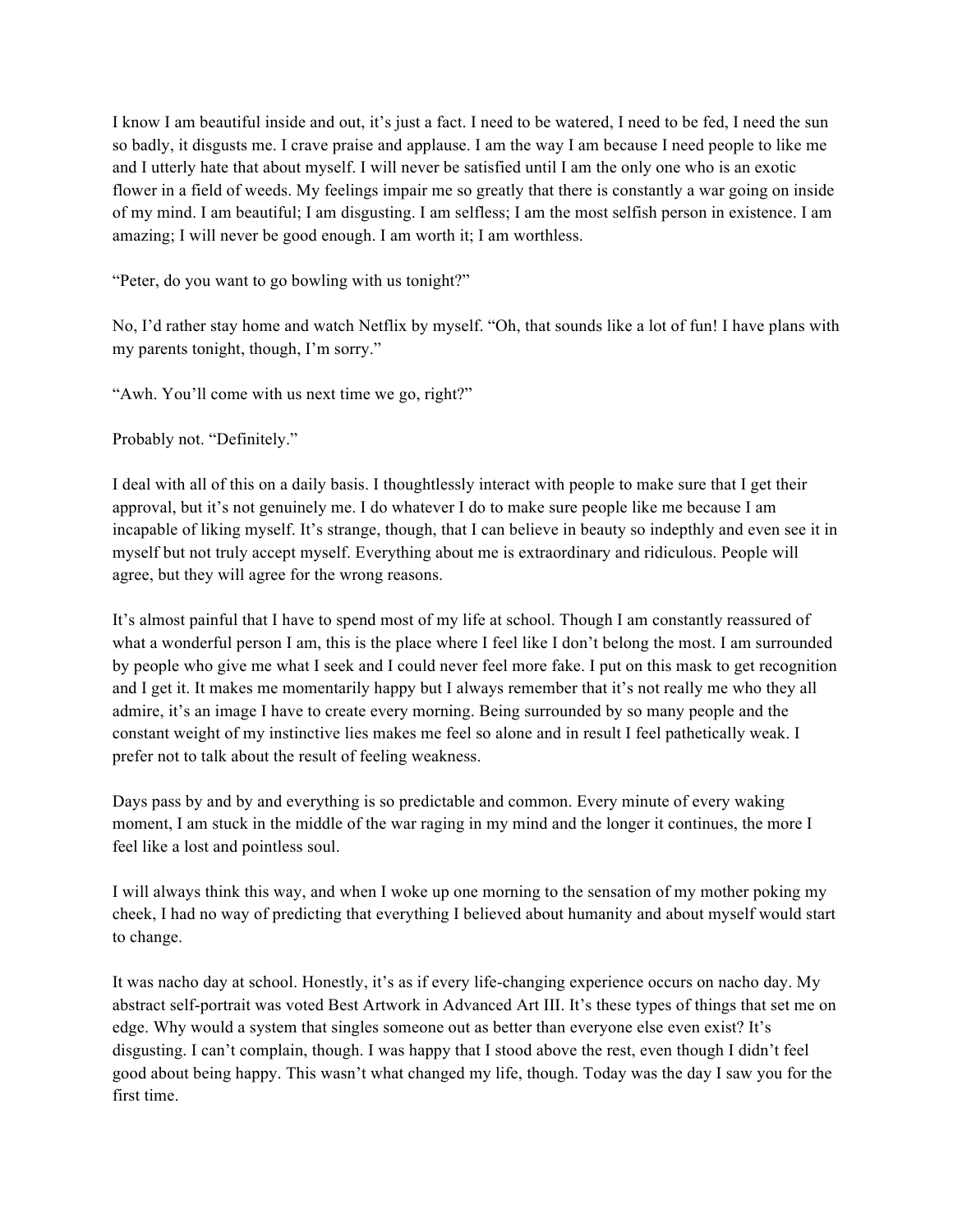I get bored with people who try to fit in, so that's probably why I was so enthralled by you at first sight. You were sitting alone on the lawn a few feet away from the kids who play original songs on their guitars during their lunch period and who weasel their way out of assignments. You picked at the grass and stared at the clouds as if you thought they were as interesting as I thought they were today. My classmates called me to join them and I was glad for them since I was very tempted to throw a rock at you just to get your attention.

"Do you know that person, Peter?"

I couldn't say no since that would've lead them to asking why I was looking at you and my answer for that question is probably not very impressive. "I thought they looked like someone from my middle school."

Since then, I couldn't get you off of my mind. Was there really someone my age who thought the clouds were as interesting as I do? Not only did you seem to think they were interesting, you didn't seem to care what people thought about you for thinking whatever beautiful thought you were thinking. That in itself won me over, that in itself is one of the most beautiful things in the entire existence of ever. For a few hours that night, I condemned myself for jumping to conclusions and thinking so meticulously and passionately about you.

You sat in the same spot every day. Even when it rained, you wore a rain coat and brought an umbrella, fully prepared. I wanted to get your attention so badly, I soon forgot about everybody else who was just like me: looking for acceptance and praise. I even forgot those qualities in myself. I was obsessed with a person I didn't know anything about, someone who also didn't know anything about me. I had a quaint solution. During my first period class, I decided I was going to sit next to you during lunch.

"Peter, are you not going to eat with us today?"

Nope, I've got bigger fish to fry. "I have a book to read for my English class so I'm going to go read it over there on the lawn. I'll see you in class!"

"Okay, bye!"

You flinched when I dropped my messenger bag to the ground, and you gave me a confused expression, as if you couldn't comprehend why someone would possibly want to sit next to you. Not only did I want to sit next to you, I wanted to talk to you about the way nature creates such contrasting and vibrant colors and, out of all of those colors, if you had a favorite one. Of course I didn't say anything like that at all. All I said was "ah" as I fished out my book out from the bottom of my bag.

I read a biography of Amadeus Mozart and waited for you to say something, but you never did. I never have to make the first move when it comes to talking to someone I'm mildly interested in. But there I was, more than mildly interested in you, and not receiving the kind of response I was used to. You began to make me nervous.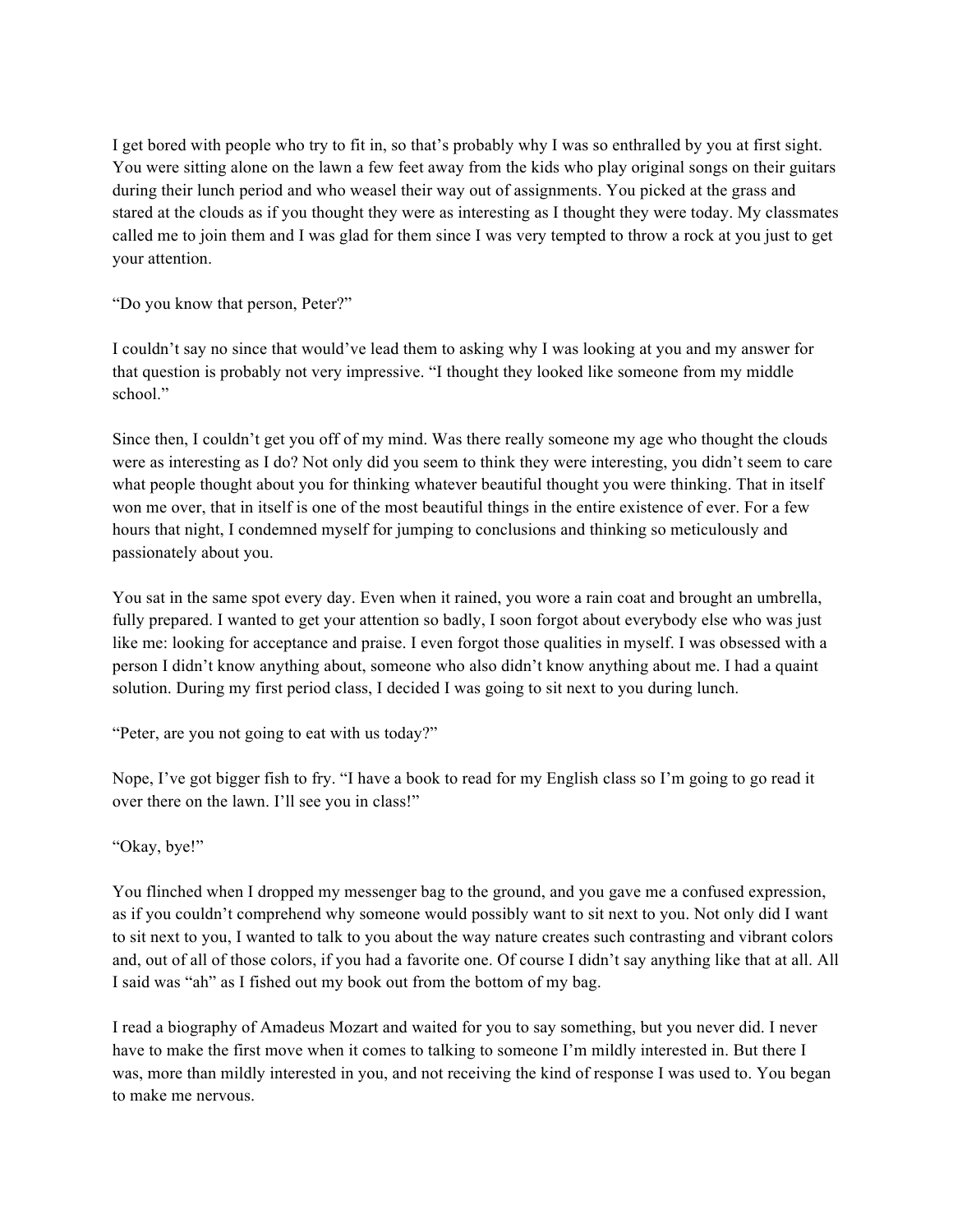Sitting next to you during our lunch period was as far as my plan went, so I decided to just go along with that. I would sit next to you everyday and I convinced myself you had no interest in me. I didn't have the courage to say anything to you because of this. I sat next to you anyway because it was simply exhilarating watching the sky with you.

Even though I didn't know anything about you, I had this fantastical idea that you appreciated beauty the way I did. You were so content with just looking at the clouds and playing with the grass, it was hard to believe you might think nature isn't elegant. You gave me a sense of hope that maybe I wasn't the only one who had an appreciation towards beauty and had somewhat of a heart.

I forgot to bring a biography of an iconic artist the day you first addressed me because I was too busy that morning trying to make sure that my teeth looked white, but not too white. I couldn't pretend to read and occasionally glance over at you every so often, so I sat there staring at the lines at my hands, too nervous to look anywhere else. I wanted to look at you and watch your eyes shift from cloud to cloud, but the idea of doing made me feel like a huge creep.

Your voice was quite. "Peter, isn't it?"

You knew my name. I decided to sit next to you all those times because I could practically write a novel about you, and here you sat, existing, being beautiful, and knowing my name. I almost fainted.

"Uh," I cleared my throat and sat up a little straighter. I was in no way prepared to talk to you. "Yes. How do you know?"

"I saw the piece you did for you art class being showcased and you were walking by when I was looking at it. My friend pointed you out."

You were looking at my artwork. I instantly became self conscious. "Your friend?" My voice, thankfully, didn't give me away.

"Yeah, Samantha…" You finally looked straight at me when you said her name. "Samantha Ortega, I think?"

Your brown eyes were so stunningly standard, it was hard not to lean closer to get a better look. "Oh, yeah, she's been in my debate classes all throughout high school. I've been friends with her, it's weird that we've never met before." I was trying not to sound excited to finally be talking to you, though I still wondered if you were able to tell.

You wrapped your arms around your legs and rested your chin on your knees, your short dirty brown hair falling into your eyes. "I just moved here a month ago."

Oh. That made sense as to why I've never seen you before. "Oh."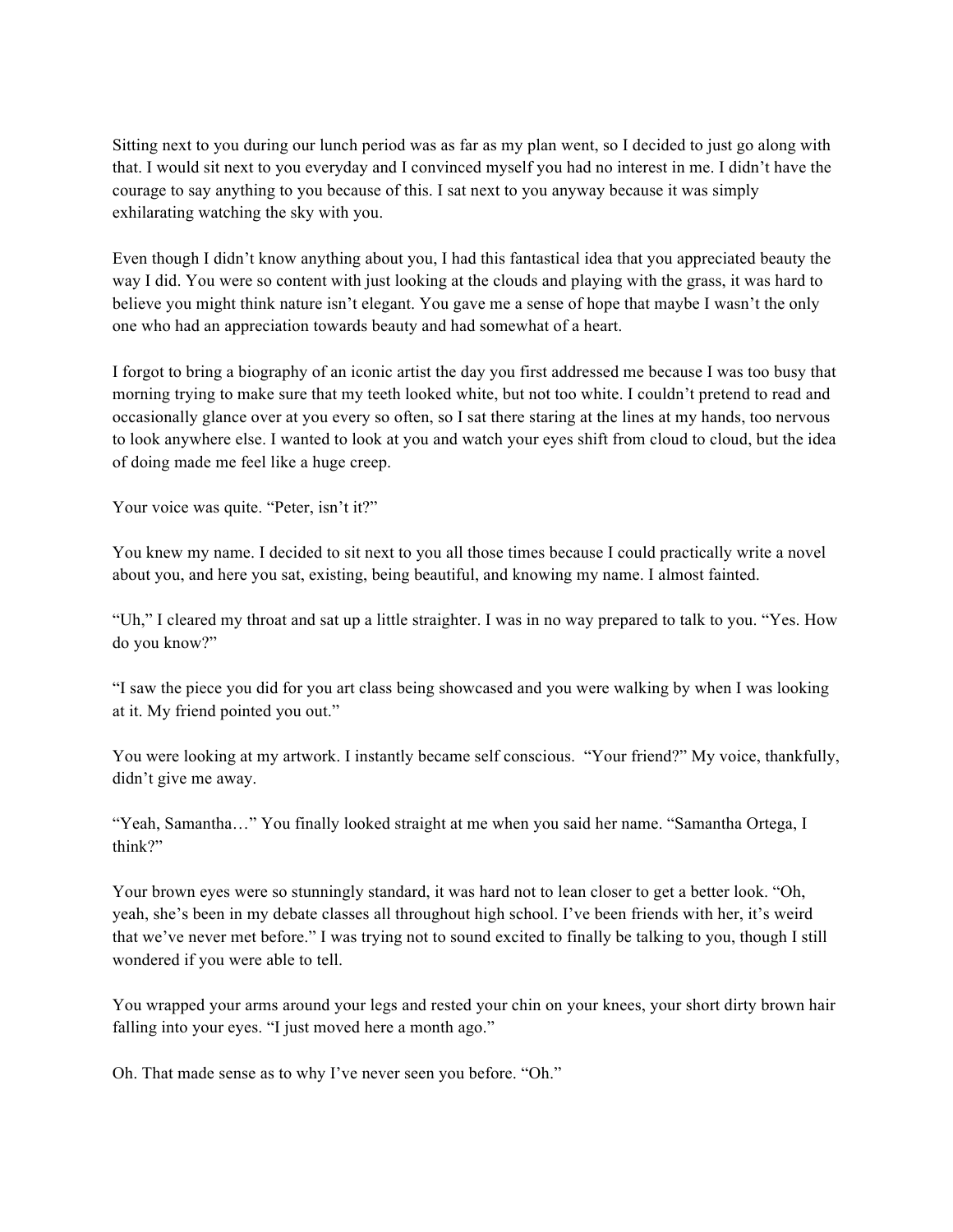"So," You looked at me again, almost smiling. "Why have you been sitting by me these past weeks?"

I could practically feel my blood freeze. I was so embarrassed, it was like I got caught going through your closet instead of sitting next to you during lunch. "Well, I saw you sitting here and you looked content and I thought if I did the same thing I would be content, too." I am very convinced that I am smoother when I'm under pressure than in any other situation.

You laughed. I guess it's pretty obvious how you affected me, so I don't have to give a detailed explanation of how I felt every time you had a reaction to something I did. Like I said earlier, I would end up writing a novel.

"Do you use lines like that on all the girls?" You looked me in the eye and smiled.

"Not really…" I was growing more and more insecure throughout the conversation. I'm not really sure why, but I definitely didn't imagine you being so straightforward. And honestly, I didn't use those kinds of lines on girls. I would just smile kindly and compliment them, that usually did the trick. But even though I was feeling a little uneasy, there was no way I would stopped talking to you.

"Sure."

"What's your name?" I finally asked the question that was on my mind since I first saw you. I was actually pretty proud of myself.

I vividly remember the look you gave me. Your eyes were scanning my entire being as if you were judging whether or not to tell me your name. I was caught off guard by this response and I grew so nervous. What if you decided not to tell me your name? Would that mean we wouldn't be able to talk again?

The significance of letting someone know your name is kind of a beautiful thing, now that I think about it. We go through our entire lives specifically known as this one title. Whenever I hear your name, a flood of emotions and memories come rushing forward and I have a sense that I truly know you. I get all that by knowing and hearing your name, and if you never told me your name, I would never have this beautiful feeling.

Ever since that day, we've been friends. I continued to talk to all my other classmates to keep my balance of self-satisfaction and self-loathing, though I just wanted to spend all my time with you.

"Do you want to come over play video games or something?" It was getting easier and easier to talk to you the more we hung out, but I still wasn't able to be as smooth as I was with everybody else.

"Yeah, that sounds fun. I'll meet you by the front entrance after our last class." You stood up and picked up your backpack. "I'm going to call my dad and tell him I'm going to go over to your place, then I'm going to head to class." You looked at me for a small moment and smiled. "I'll see you after school, Peter."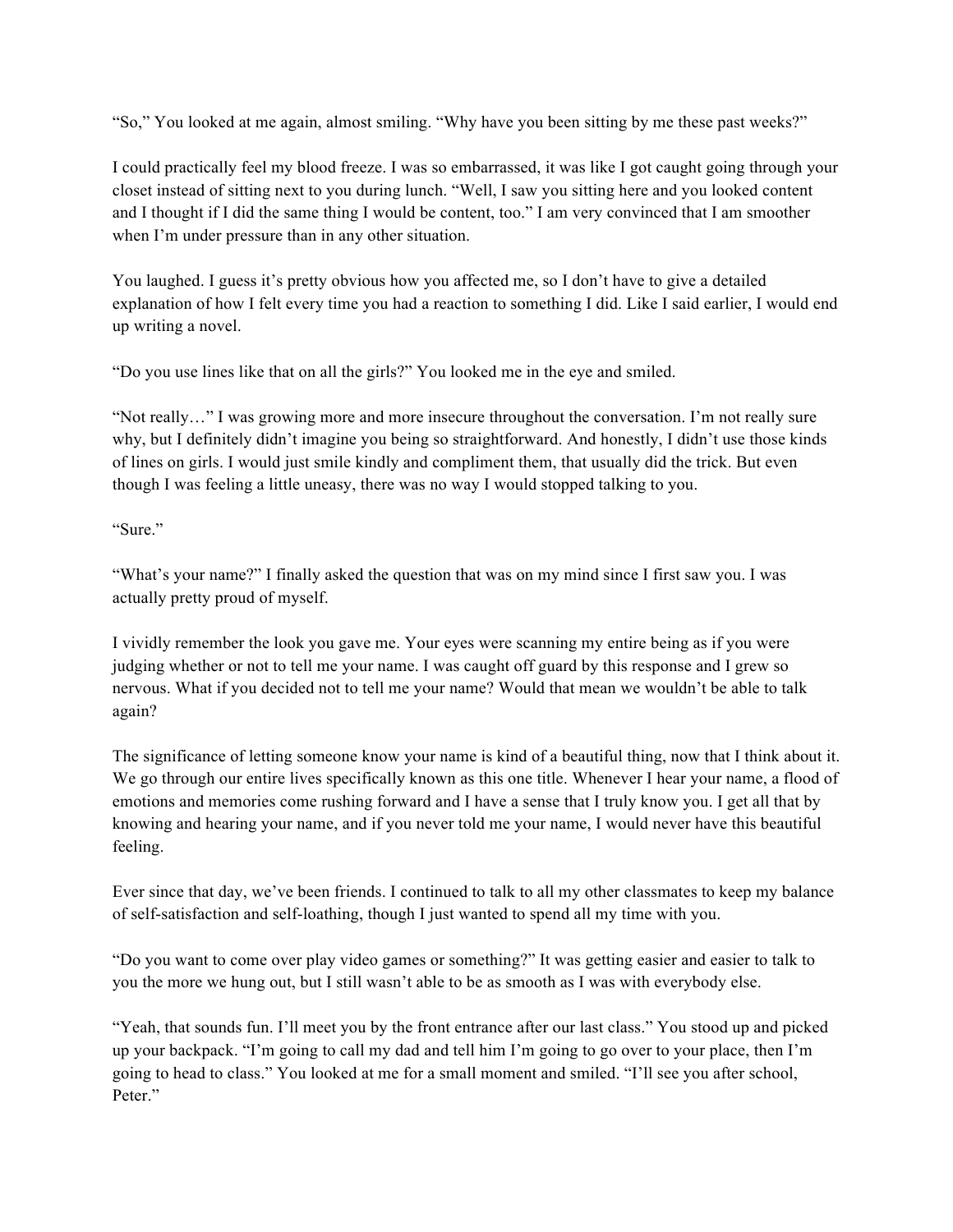"See ya." See ya, I said. Who says that? Apparently I do when I'm around you. Instead of having internal monologues whenever someone talks to me, my brain goes completely blank and all I do is listen to you. It's nice, but I'm not used to it and I always have to say the first thing that comes to mind.

Your friends think you're weird and that has never made sense to me. In my eyes, everyone is weird and crazy and you're the only sane, normal person in my life. You're so fun and comfortable to be around. I still have the same thoughts looming in the darkest corner of my subconscious, but I don't have time for them when I'm with you. When I'm with you, I'm able to cover it up. It really is fantastic

It's summer vacation and we've become so close. I've gotten to know your personality and you've gotten to know mine and you, indeed, do think nature is beautiful. I know this for a fact since we go star gazing every weekend. We'd sit on blankets in the bed you father's truck and just experience how it felt to be surrounded by true artistry.

"What's your favorite thing about the sky?"

"Well," You didn't look at me when you responded. "I like how we're not really looking at a thing called the sky, we're actually looking at this galaxy, and I think it's interesting how there's so much we don't see and yet it's still beautiful seeing it from this point of view." You briefly glance at me. "If that makes sense. What about you?"

"It's amazing, really. How something that is a part of the background of our life can change so much. There is an unlimited amount of colors the sky can hold and it's so impressive that it can go to puke pink to jet black. It's just… It's-" I cut myself off. I don't have a word for what it is.

"Can't think of a word?" You asked.

" $No$ "

"Beautiful?" I could hear the smirk in your voice.

"Don't make fun of me." I smiled.

"But that's the only source of entertainment for me since we're together all the time." You say it so seriously, I can't help but laugh. You laugh with me and it's so comfortable and it feels so right.

"Peter." Your voice is always so quiet when my name is all that you say.

"Hm?" I kept my gaze at the vast sea of trillions of suns.

"Do you think there's a point to life?"

No. "No."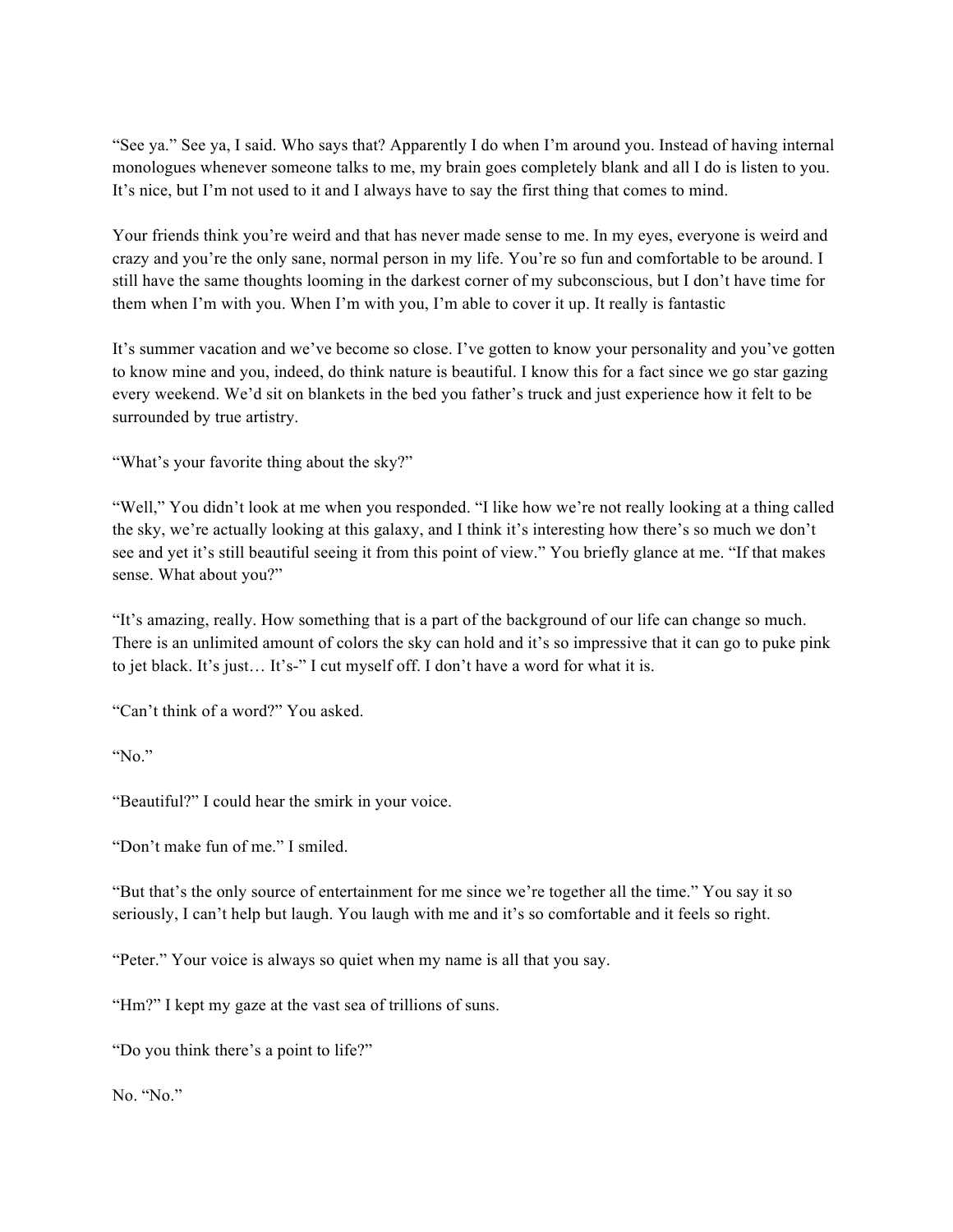I felt you gaze on my face and I could feel my face heat up, so I didn't look back at you. I'm not used to being so open yet.

"Why do you keep on going through life, then?"

Your bluntless usually throws me off and I can't handle it properly. I don't know, why does anyone keep going through life if there's no point? Because I want to be there for you and my family, I guess. "I have no idea."

I held my breath as I looked at you and you were looking at me with so much admiration and no shame at all, it was as if you thought I was as beautiful as the stars, maybe even more beautiful. It was only then when I was looking into your brown eyes, finally as close as I wanted to be, did I realize you could possibly have romantic feelings for me. Of course I had no way of one hundred percent knowing, that is, until you held my hand.

We were still looking at each other instead of the stars when I felt you finger on mine. It's so hard to put into words the feelings that I felt. I can say, though, the surge of energy and yearning that spread throughout my whole body was enough to tell me that you would forever be the best to satisfy my need to feel important and experience true beauty.

You said, "Don't kill yourself."

I wasn't thinking about it. "I won't."

Even though I think you are utterly impeccable, you get to me. Not in the good way. You're so blunt and sure of yourself, two things I can't even imagine being. At first I found myself comparing you to me and that was very self-destructive. Once I got over that, your perfection started to get very annoying. You were too sure of yourself and it was as if you purposely rubbed the fact that I was so unstable and indecisive in my face. It hurt and I never told you before because I knew it was all in my head.

I know you care about me, you're very expressive about it. I just have this problem where I can't believe that I could possibly have good qualities. In general, I'm very happy with myself and I can easily see why you fell for me. But in the back of my mind, under all the positive reassurement, I will never be capable of believing that anyone I actually care about will possible care about me as much as I care about them. And to say that you don't care about me as much as I care about you probably hurts you so much. And that makes me feel incredibly worse.

I get on these trains of thought that just pull me deeper and deeper into despair and I thought that it was you who put me on these tracks. In reality, you gave me ideas and it was me who corrupted them and turned those ideas into those tracks. It wasn't until you were clinging to me at your step-mom's lake house did I finally realize that our relationship didn't revolve around me.

"You're always saying things and I can never understand!" You cried into your hands and moved away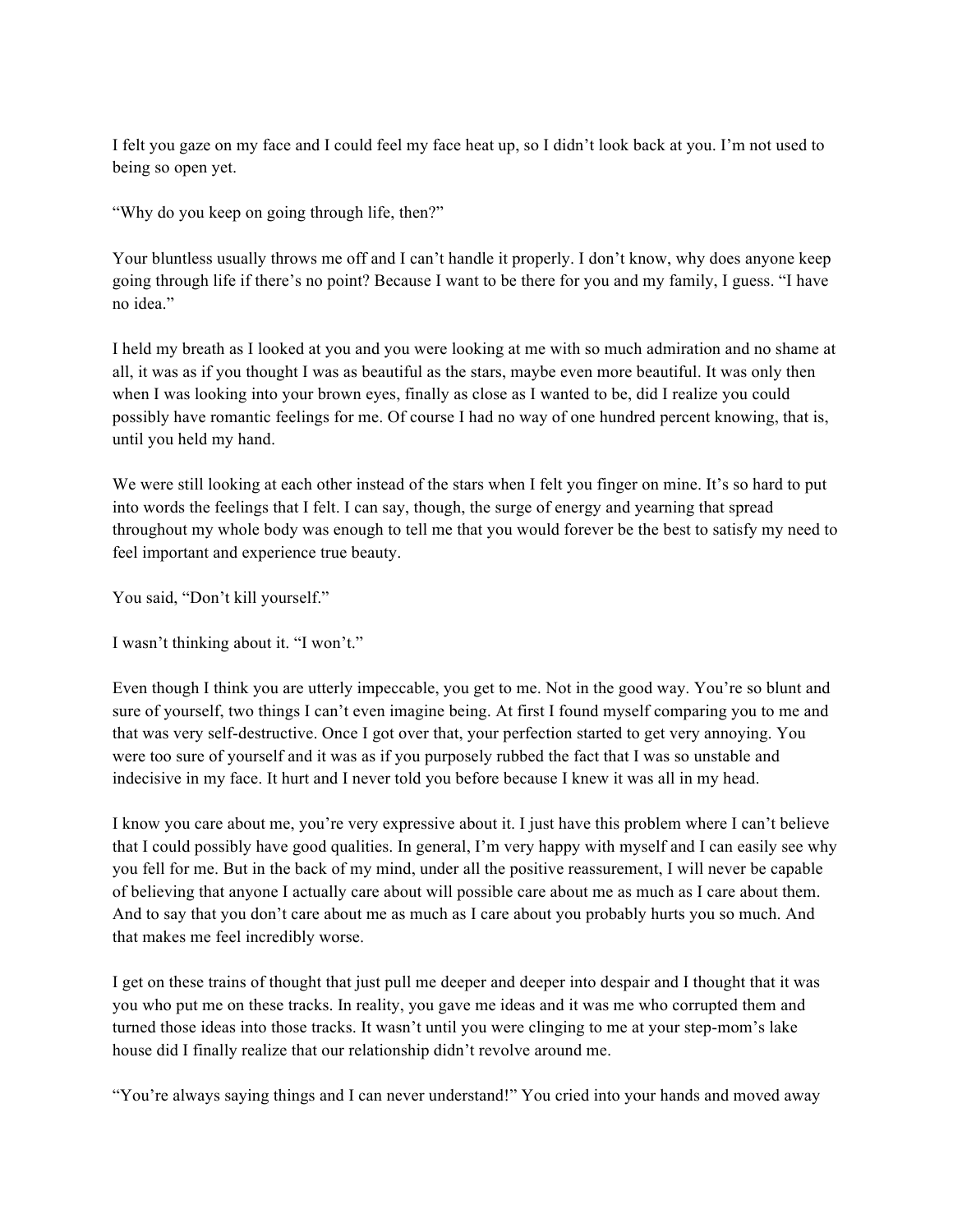when I tried to touch your shoulder. "You say you want to be around me all of the time but whenever we're together, you get so quiet and unsure and it makes me feel terrible."

"I just.. I don't know how to communicate with you. You're so intimidating, I don't want to mess up when I'm with you." I felt bad for not crying with you, but I just couldn't. I was too confused and too frustrated.

"That's not an excuse." You looked at me with an expression that completely ripped my heart out. "You say you like me and you tell me how interesting I am but how long is that going to last? How long are you going to be interested in me before you throw me out like an old, boring toy?"

I couldn't believe what I was hearing. I didn't want to believe that you thought that I was just merely interested in you like some kind of puzzle. I caused you this pain because I couldn't properly express myself around you because I'm too nervous around you. I never would've guessed that it could affect you this way. "You are not a toy. You're the person I decided confide in. You're the only one who knows what goes on in my head and you read me and you might not understand, but you don't have to."

I reached for your hand and I was so unbelievably relieved when you let me hold it. "You make sense to me, you're so beautiful and so right. And I'm this terrible person who can't express anything and who bottles his emotions up. I'm a narcissistic idiot who doesn't deserve you."

"I know you think that way about yourself. You need to realize that I don't see you the way you see yourself, the same way you don't see me the way I see myself. I don't think I'm as interesting and beautiful the way you go on and on about, but I accept what you say anyway because I know you truly believe it. I truly believe that you're an amazing person who I want to be around all the time. I want to be able to make you happy, Peter. I want to be able to help you get through the terrible situations you put yourself through."

You're so straightforward, it almost hurt, but I finally understood. You hugged me and everything was okay. I finally saw that you weren't this perfect, simple image I casted upon you and I was more than okay with that.

How hard I've made it for you, I think. To put up with my mess and care for me as much as I care for you, you really are unbreakable. You know me inside and out and you help me. That is beautiful and you are beautiful. You can't fully understand the daily suffering I go through but you help me through it the most.

It was senior skip day yesterday and we were two of the seven seniors who decided to stay on campus. We spent two class periods on the lawn just admiring the beauty of the world and our lives. It was when I was talking about how breathtaking it was that something so brown could create something so green when you cut me off and asked something that lead me to an epiphany.

"What do you like about me, Peter?"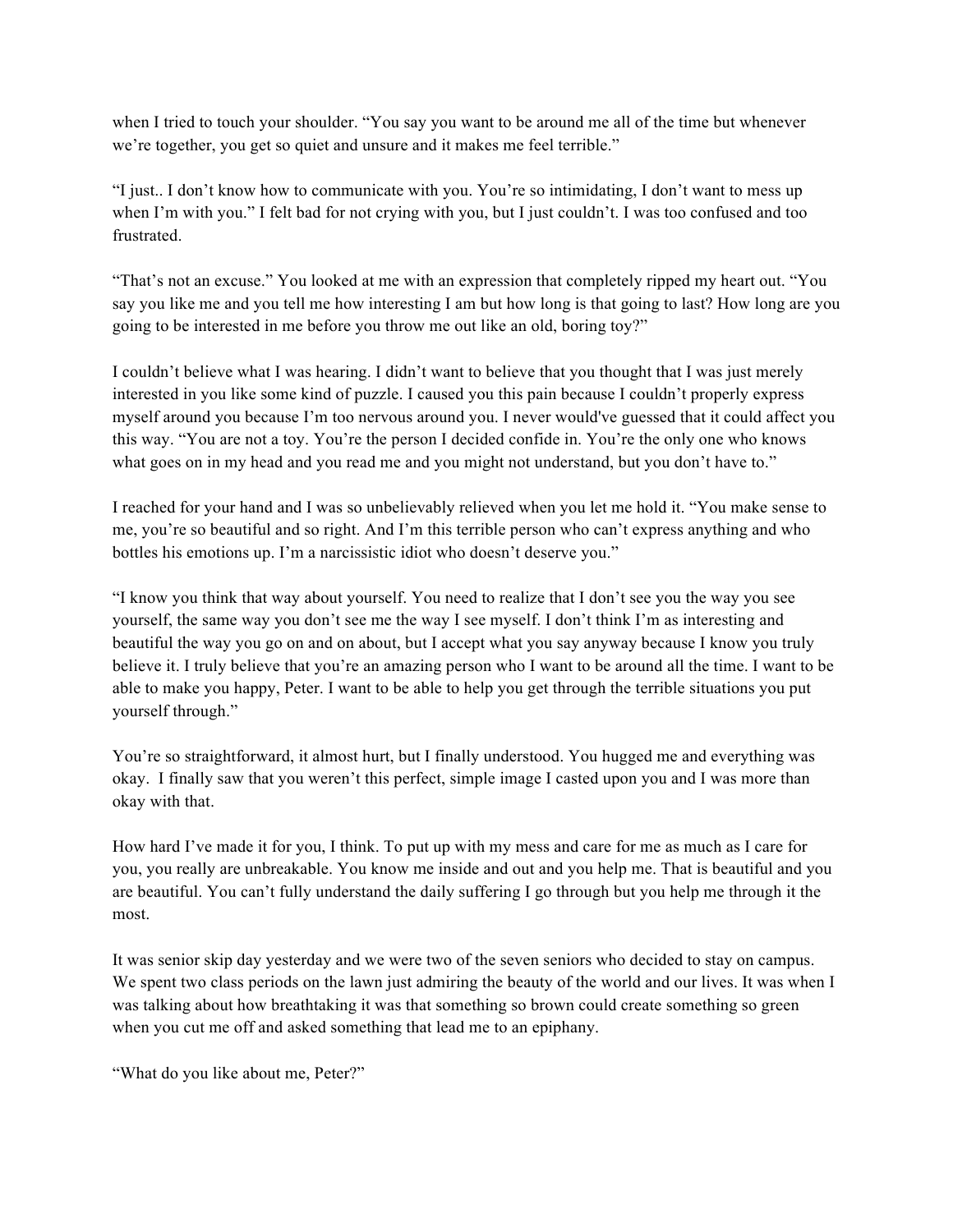I had to keep myself from laughing out loud. You're so blunt. I was in such a good mood I just wanted to soak up your simplicity. Sometimes I can hardly believe that you and I get along so nicely, since you are so candid and I am so ridiculous. You catch me off guard most of the time, but it's really funny when I predict what you're going to say when we're having conversations. I can't stand your unshaken sincerity sometimes, but it's definitely one of the top five things I like about you.

When it comes to our relationship, I know I can rely on you above any body else and I can always have your support in whatever decisions I make, unless they're dangerous or self-destructive of course. I don't believe I will ever be able to the person I want to be, I will always crave the acceptance of the people who surround me, I will always try to make myself stand out, and I don't think I'm capable of truly accepting myself. I don't know why I'm this way, but I've learned to live with it. You help me keep extreme actions from taking place and you're able to briefly make me believe that I am, in fact, good enough. You do so much for me and I think I've said enough about it.

I gave you a silly answer yesterday and I think it's only right if I give you a proper one. Besides that you're undeniably frank, you are also a many number of things. I can go on and on about the qualities you possess that are alluring, I could write a novel. But instead of a novel, I just wrote this short story, I hope that's OK.

When it comes down to you, there are so many things, so many details that always grab my attention. Like your small stutter whenever you order our meals in drive thrus. I also like how you ask if you should dye your hair when you look at a mirror and the smile you smile when I say, "No, but I'll probably like it anyway." I like the expression you make when you're listening to me talk about one pointless thing or another. The way you can't hold my gaze whenever we're talking about mundane things. How you pout and look at the sky when you don't know what to say. That look of relief you get whenever you realize that I don't know exactly what you're talking about. And I can't get enough of that look you give me every time you say or do something you know is going to make me beam.

You're interested in the things that I'm interested in though we express it completely differently. When we first starting talking, I was intrigued by you because I thought you were the most bland person I've ever met. Now I see how wrong I was.

In my mind, everything is so intricate and too reasonable. I could be making things so much easier for myself if I just went along with life in a more candor fashion. Like you. You are such a positive person in my life, I can hardly believe we actually had the off-chance of meeting.

I didn't realize it until you asked me that question. That fish, that dog, and that plant seem so beautifully simple but in reality there is a whole galaxy inside every single living thing that is causing them to want their water changed, to get their food bowl filled up, and to do everything in their power to get closer to the sun. It's not only what they need to survive, it's why they need to survive. To be created wanting to survive is the most beautiful thing I can ever imagine and this fact is just hitting me now as I write this.

As long as I've been in this world, I've been under the impression that I haven't been really living, only surviving. But now that I realize that I've been trying to survive for no reason in particular is a life